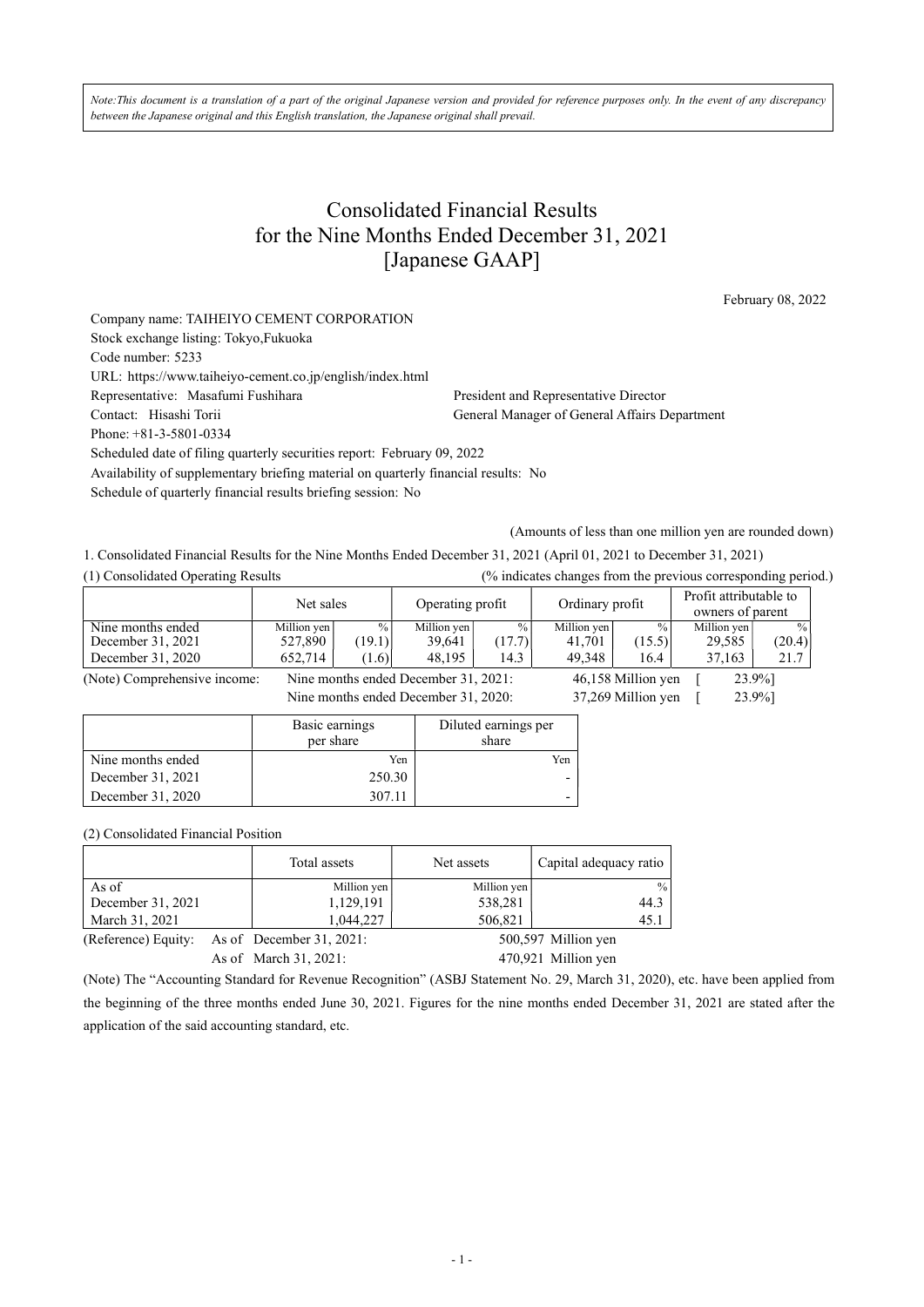#### 2. Dividends

|                                   | Annual dividends         |                                                               |     |       |       |  |  |
|-----------------------------------|--------------------------|---------------------------------------------------------------|-----|-------|-------|--|--|
|                                   | 1st<br>quarter-end       | 2nd<br>3rd<br>Total<br>Year-end<br>quarter-end<br>quarter-end |     |       |       |  |  |
|                                   | Yen                      | Yen                                                           | Yen | Yen   | Yen   |  |  |
| Fiscal year ended March 31, 2021  | $\overline{\phantom{0}}$ | 30.00                                                         | ٠   | 30.00 | 60.00 |  |  |
| Fiscal year ending March 31, 2022 | $\overline{\phantom{0}}$ | 35.00                                                         | ٠   |       |       |  |  |
| Fiscal year ending March 31, 2022 |                          |                                                               |     | 35.00 | 70.00 |  |  |
| (Forecast)                        |                          |                                                               |     |       |       |  |  |

(Note) Revision to the forecast for dividends announced most recently: No

3. Consolidated Financial Results Forecast for the Fiscal Year Ending March 31, 2022(April 01, 2021 to March 31, 2022)

(% indicates changes from the previous corresponding period.)

|           | Net sales   |        | Operating profit |               | Ordinary profit |               | Profit attributable to   Basic earnings  <br>owners of parent |        | per share |
|-----------|-------------|--------|------------------|---------------|-----------------|---------------|---------------------------------------------------------------|--------|-----------|
|           | Million ven | $\%$   | Million ven      | $\frac{9}{6}$ | Million ven     | $\frac{0}{0}$ | Million ven                                                   | %      | Yen       |
| Full year | 710,000     | (17.8) | 52,000           | (18.3)        | 55,000          | (16.3)        | 34,000                                                        | (27.4) | 288.54    |

(Note) Revision to the financial results forecast announced most recently: Yes

(Note) This forecast is based on the information available at the date of publication of this material and assumptions at the same date with respect to the various factors which might have impact on the future financial results. Actual results may differ materially from this forecast due to various factors.

\* Notes:

(1) Changes in significant subsidiaries during the nine months ended December 31, 2021 (changes in specified subsidiaries resulting in changes in scope of consolidation): No  $N$ ew Exclusion: -

(2) Accounting policies adopted specially for the preparation of quarterly consolidated financial statements: Yes

(3) Changes in accounting policies, changes in accounting estimates and retrospective restatement

- 1) Changes in accounting policies due to the revision of accounting standards: Yes
- 2) Changes in accounting policies other than 1) above: No
- 3) Changes in accounting estimates: No
- 4) Retrospective restatement: No

Nine months ended

(4) Total number of issued shares (common shares)

1) Total number of issued shares at the end of the period (including treasury shares): December 31, 2021: 121,985,078 shares March 31, 2021: 127, 140, 278 shares

| 2) Total number of treasury shares at the end of the period: |                  |
|--------------------------------------------------------------|------------------|
| December 31, 2021:                                           | 5,362,199 shares |
| March 31, 2021:                                              | 8,560,212 shares |

3) Average number of shares during the period: Nine months ended December 31, 2021: 118,197.229 shares

| DUULIIUU 91, 2021. | $110, 177, 227$ shares |  |
|--------------------|------------------------|--|
| December 31, 2020: | 121,011,039 shares     |  |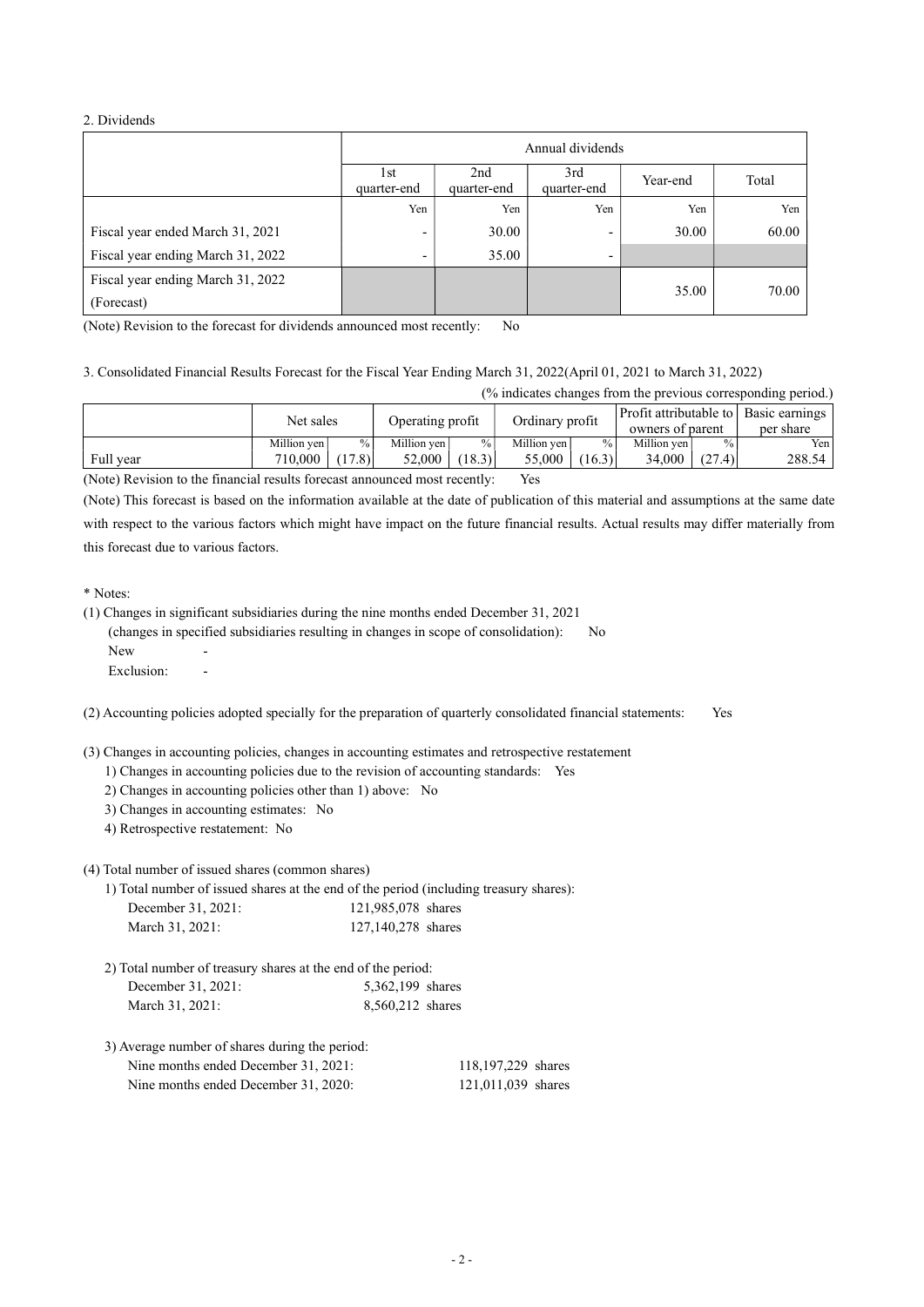## Quarterly Consolidated Financial Statements Quarterly Consolidated Balance Sheets

|                                                               | As of March 31,2021 | As of December 31,2021 |
|---------------------------------------------------------------|---------------------|------------------------|
| Assets                                                        |                     |                        |
| Current assets                                                |                     |                        |
| Cash and deposits                                             | 73,074              | 80,101                 |
| Notes and accounts receivable - trade                         | 142,515             |                        |
| Notes and accounts receivable - trade, and contract<br>assets |                     | 159,052                |
| Electronically recorded monetary claims -<br>operating        | 19,234              | 31,373                 |
| Merchandise and finished goods                                | 29,421              | 33,325                 |
| Work in process                                               | 2,079               | 2,287                  |
| Raw materials and supplies                                    | 43,873              | 53,584                 |
| Other                                                         | 17,930              | 18,749                 |
| Allowance for doubtful accounts                               | (795)               | (326)                  |
| Total current assets                                          | 327,333             | 378,148                |
| Non-current assets                                            |                     |                        |
| Property, plant and equipment                                 |                     |                        |
| Buildings and structures, net                                 | 138,410             | 149,578                |
| Machinery, equipment and vehicles, net                        | 154,207             | 162,049                |
| Land                                                          | 164,193             | 157,209                |
| Other, net                                                    | 83,531              | 78,021                 |
| Total property, plant and equipment                           | 540,342             | 546,858                |
| Intangible assets                                             |                     |                        |
| Goodwill                                                      | 159                 | 94                     |
| Other                                                         | 28,033              | 27,433                 |
| Total intangible assets                                       | 28,192              | 27,527                 |
| Investments and other assets                                  |                     |                        |
| Investment securities                                         | 91,926              | 118,522                |
| Retirement benefit asset                                      | 23,099              | 23,191                 |
| Other                                                         | 39,470              | 40,861                 |
| Allowance for doubtful accounts                               | (6, 137)            | (5,919)                |
| Total investments and other assets                            | 148,358             | 176,656                |
| Total non-current assets                                      | 716,893             | 751,042                |
| Total assets                                                  | 1,044,227           | 1,129,191              |

### (Million yen)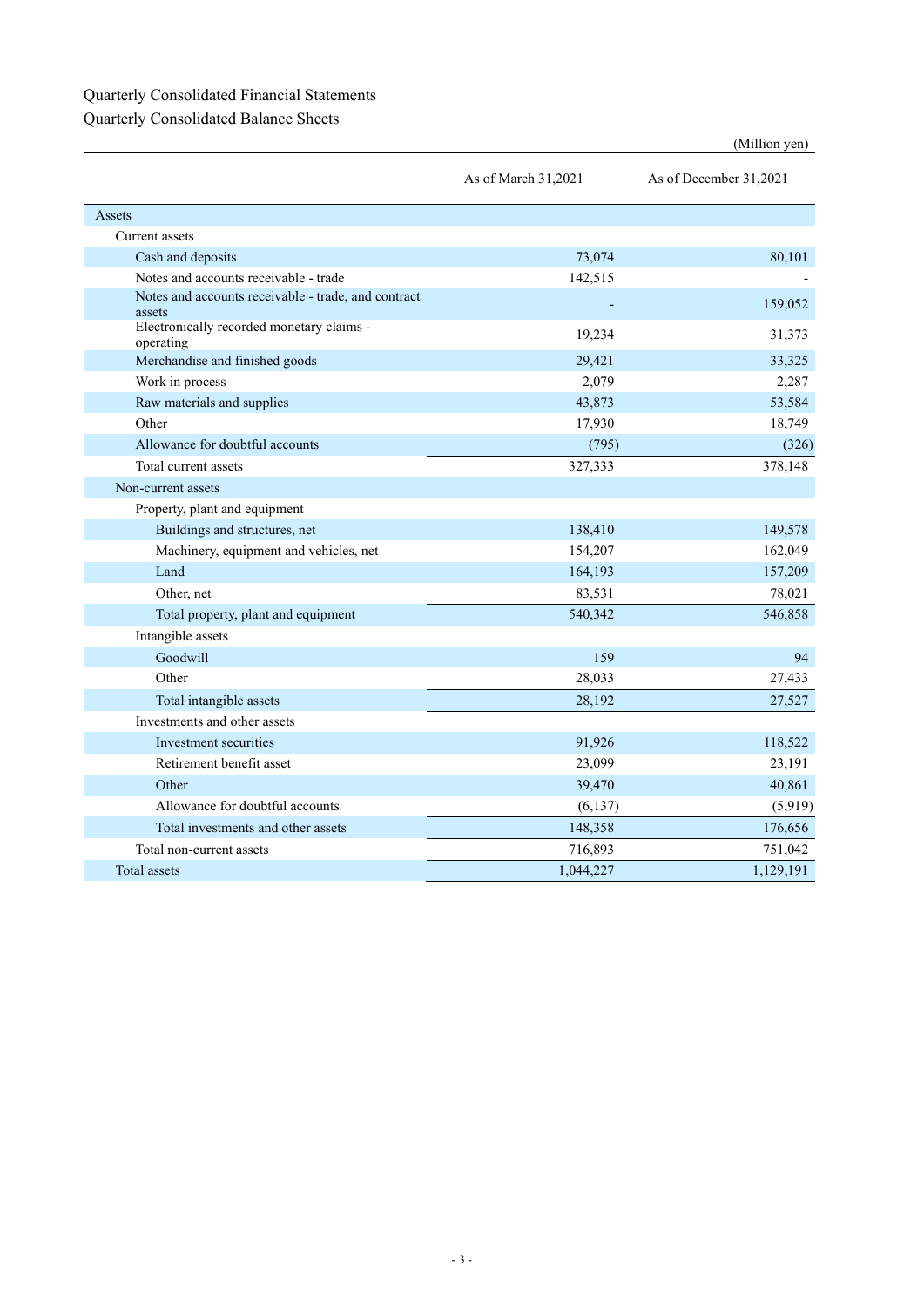|                                                                         | As of March 31,2021 | As of December 31,2021 |
|-------------------------------------------------------------------------|---------------------|------------------------|
| Liabilities                                                             |                     |                        |
| <b>Current</b> liabilities                                              |                     |                        |
| Notes and accounts payable - trade                                      | 73,596              | 88,692                 |
| Electronically recorded obligations - operating                         | 7,744               | 11,138                 |
| Short-term borrowings                                                   | 103,538             | 102,865                |
| Commercial papers                                                       |                     | 46,000                 |
| Current portion of bonds payable                                        | 10,000              |                        |
| Income taxes payable                                                    | 4,590               | 4,007                  |
| Provision for bonuses                                                   | 6,265               | 3,234                  |
| Other provisions                                                        | 404                 | 428                    |
| Other                                                                   | 98,691              | 95,456                 |
| Total current liabilities                                               | 304,831             | 351,823                |
| Non-current liabilities                                                 |                     |                        |
| Bonds payable                                                           | 50,000              | 60,000                 |
| Long-term borrowings                                                    | 84,563              | 79,211                 |
| Retirement benefit liability                                            | 24,703              | 25,532                 |
| Provision for retirement benefits for directors (and<br>other officers) | 503                 | 484                    |
| Provision for special repairs                                           | 180                 | 229                    |
| Other provisions                                                        | 511                 | 492                    |
| Asset retirement obligations                                            | 7,821               | 8,342                  |
| Other                                                                   | 64,290              | 64,793                 |
| Total non-current liabilities                                           | 232,574             | 239,086                |
| <b>Total liabilities</b>                                                | 537,405             | 590,909                |
| Net assets                                                              |                     |                        |
| Shareholders' equity                                                    |                     |                        |
| Share capital                                                           | 86,174              | 86,174                 |
| Capital surplus                                                         | 60,292              | 46,533                 |
| Retained earnings                                                       | 365,593             | 385,058                |
| Treasury shares                                                         | (26, 113)           | (15,008)               |
| Total shareholders' equity                                              | 485,946             | 502,757                |
| Accumulated other comprehensive income                                  |                     |                        |
| Valuation difference on available-for-sale<br>securities                | 12,429              | 12,514                 |
| Deferred gains or losses on hedges                                      | $\mathbf{1}$        | $\overline{2}$         |
| Revaluation reserve for land                                            | 4,898               | 4,902                  |
| Foreign currency translation adjustment                                 | (29, 917)           | (16, 552)              |
| Remeasurements of defined benefit plans                                 | (2, 438)            | (3,026)                |
| Total accumulated other comprehensive income                            | (15,025)            | (2,159)                |
| Non-controlling interests                                               | 35,899              | 37,684                 |
| Total net assets                                                        | 506,821             | 538,281                |
| Total liabilities and net assets                                        | 1,044,227           | 1,129,191              |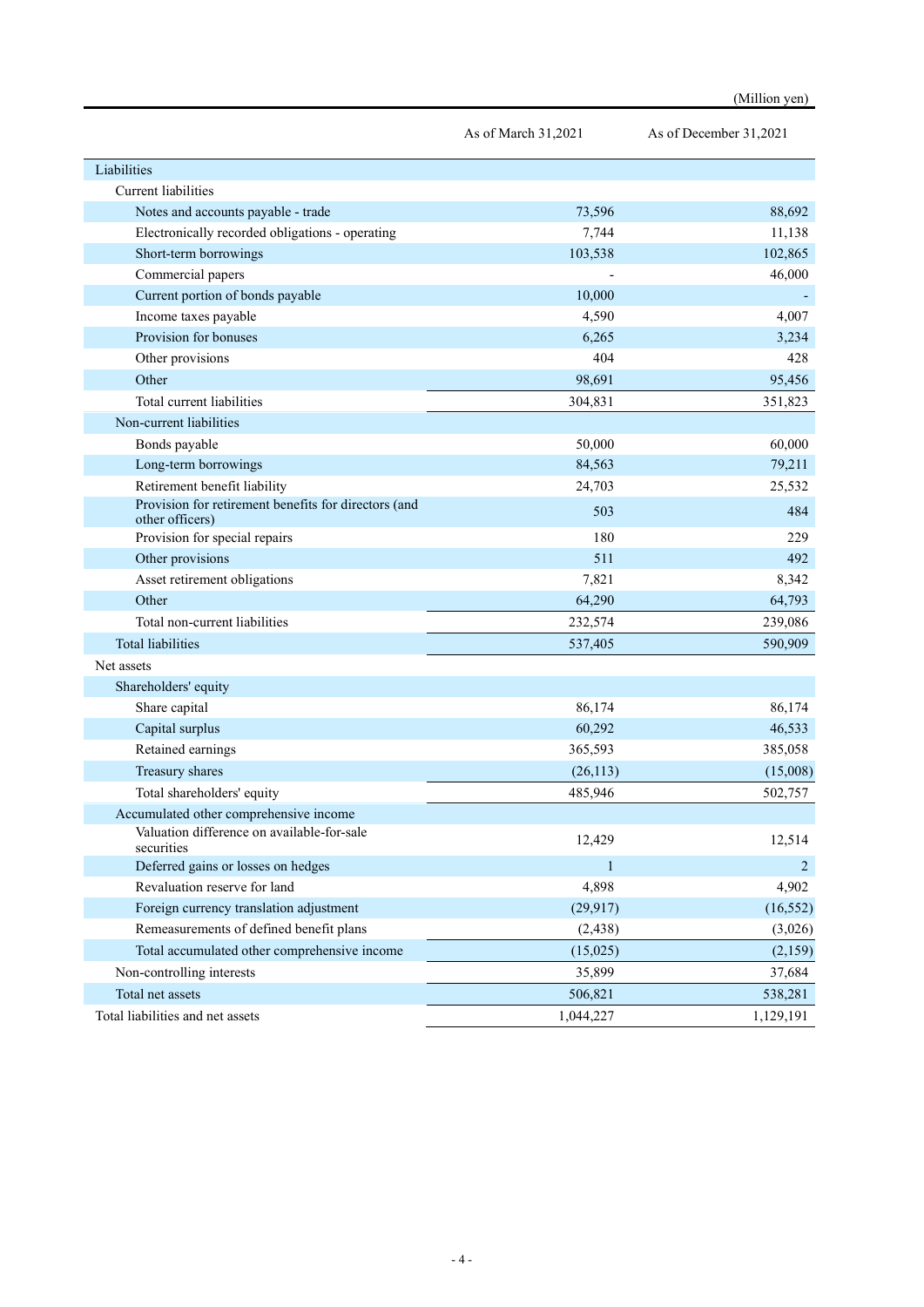# Quarterly Consolidated Statements of Income and Comprehensive Income

| Quarterly Consolidated Statements of Income (For the nine months) |  |  |
|-------------------------------------------------------------------|--|--|
|-------------------------------------------------------------------|--|--|

|                                                                  |                                               | (Million yen)                                 |  |  |
|------------------------------------------------------------------|-----------------------------------------------|-----------------------------------------------|--|--|
|                                                                  | For the nine months<br>ended December 31,2020 | For the nine months<br>ended December 31,2021 |  |  |
| Net sales                                                        | 652,714                                       | 527,890                                       |  |  |
| Cost of sales                                                    | 508,811                                       | 393,205                                       |  |  |
| Gross profit                                                     | 143,903                                       | 134,685                                       |  |  |
| Selling, general and administrative expenses                     | 95,707                                        | 95,044                                        |  |  |
| Operating profit                                                 | 48,195                                        | 39,641                                        |  |  |
| Non-operating income                                             |                                               |                                               |  |  |
| Interest income                                                  | 374                                           | 344                                           |  |  |
| Dividend income                                                  | 1,031                                         | 1,159                                         |  |  |
| Share of profit of entities accounted for using equity<br>method | 2,254                                         | 2,209                                         |  |  |
| Other                                                            | 2,396                                         | 2,294                                         |  |  |
| Total non-operating income                                       | 6,056                                         | 6,008                                         |  |  |
| Non-operating expenses                                           |                                               |                                               |  |  |
| Interest expenses                                                | 2,752                                         | 1,987                                         |  |  |
| Other                                                            | 2,150                                         | 1,959                                         |  |  |
| Total non-operating expenses                                     | 4,903                                         | 3,947                                         |  |  |
| Ordinary profit                                                  | 49,348                                        | 41,701                                        |  |  |
| Extraordinary income                                             |                                               |                                               |  |  |
| Gain on disposal of non-current assets                           | 2,712                                         | 6,121                                         |  |  |
| Gain on sale of investment securities                            | 3,317                                         | 441                                           |  |  |
| Other                                                            | 193                                           | 191                                           |  |  |
| Total extraordinary income                                       | 6,223                                         | 6,754                                         |  |  |
| <b>Extraordinary losses</b>                                      |                                               |                                               |  |  |
| Loss on disposal of non-current assets                           | 2,577                                         | 2,752                                         |  |  |
| Impairment losses                                                | 133                                           | 2,038                                         |  |  |
| Loss on temporary suspension of operations                       | 547                                           | 273                                           |  |  |
| Other                                                            | 322                                           | 1,271                                         |  |  |
| Total extraordinary losses                                       | 3,581                                         | 6,336                                         |  |  |
| Profit before income taxes                                       | 51,990                                        | 42,120                                        |  |  |
| Income taxes                                                     | 12,569                                        | 10,974                                        |  |  |
| Profit                                                           | 39,421                                        | 31,145                                        |  |  |
| Profit attributable to non-controlling interests                 | 2,257                                         | 1,560                                         |  |  |
| Profit attributable to owners of parent                          | 37,163                                        | 29,585                                        |  |  |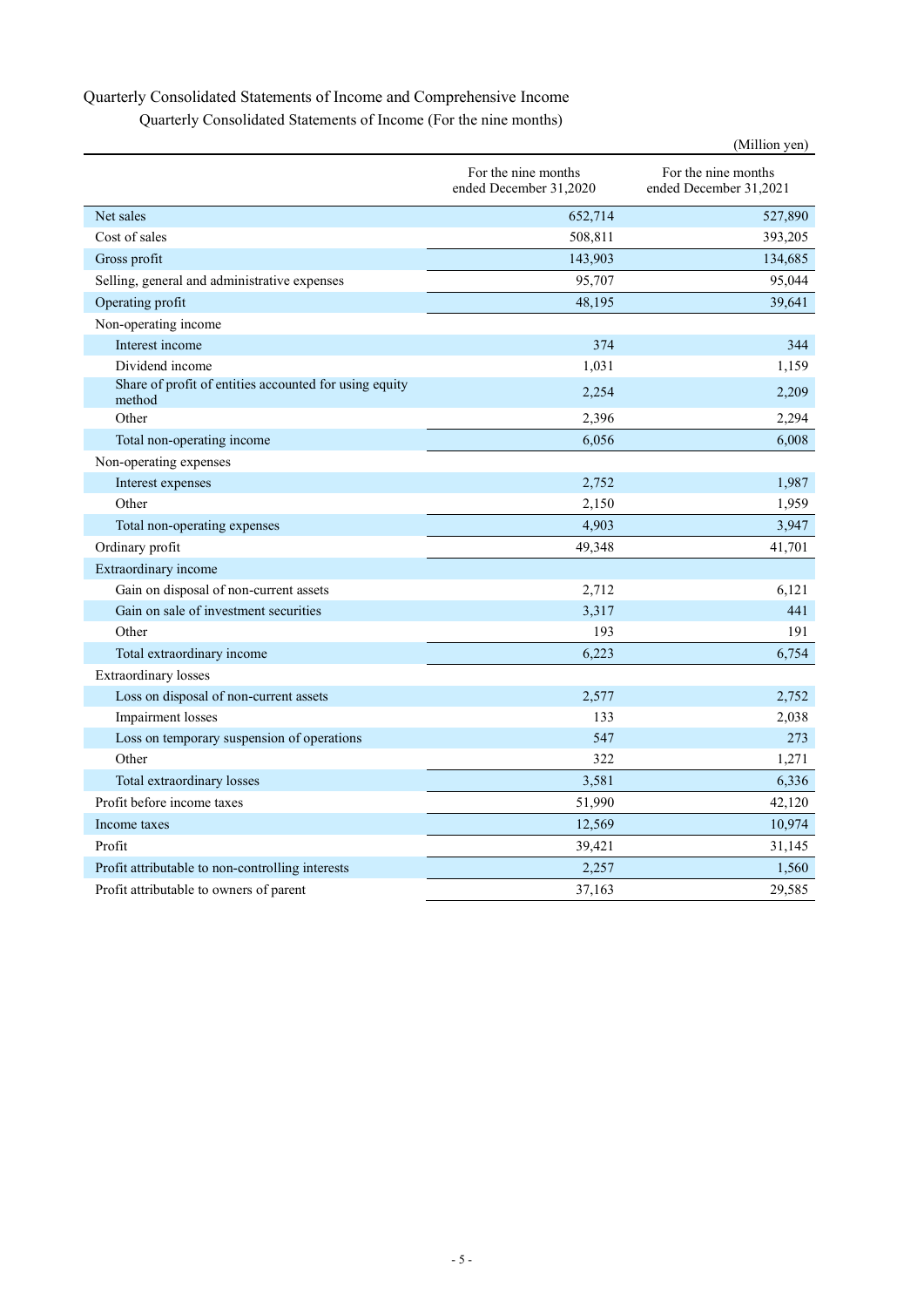## Quarterly Consolidated Statements of Comprehensive Income (For the nine months)

|                                                                                      |                                               | (Million yen)                                 |
|--------------------------------------------------------------------------------------|-----------------------------------------------|-----------------------------------------------|
|                                                                                      | For the nine months<br>ended December 31,2020 | For the nine months<br>ended December 31,2021 |
| Profit                                                                               | 39,421                                        | 31,145                                        |
| Other comprehensive income                                                           |                                               |                                               |
| Valuation difference on available-for-sale securities                                | 3,423                                         | 327                                           |
| Deferred gains or losses on hedges                                                   | (0)                                           | 0                                             |
| Foreign currency translation adjustment                                              | (6,124)                                       | 13,854                                        |
| Remeasurements of defined benefit plans, net of tax                                  | 710                                           | (575)                                         |
| Share of other comprehensive income of entities<br>accounted for using equity method | (161)                                         | 1,405                                         |
| Total other comprehensive income                                                     | (2,151)                                       | 15,013                                        |
| Comprehensive income                                                                 | 37,269                                        | 46,158                                        |
| Comprehensive income attributable to                                                 |                                               |                                               |
| Comprehensive income attributable to owners of<br>parent                             | 35,641                                        | 42,447                                        |
| Comprehensive income attributable to non-controlling<br>interests                    | 1,627                                         | 3,710                                         |